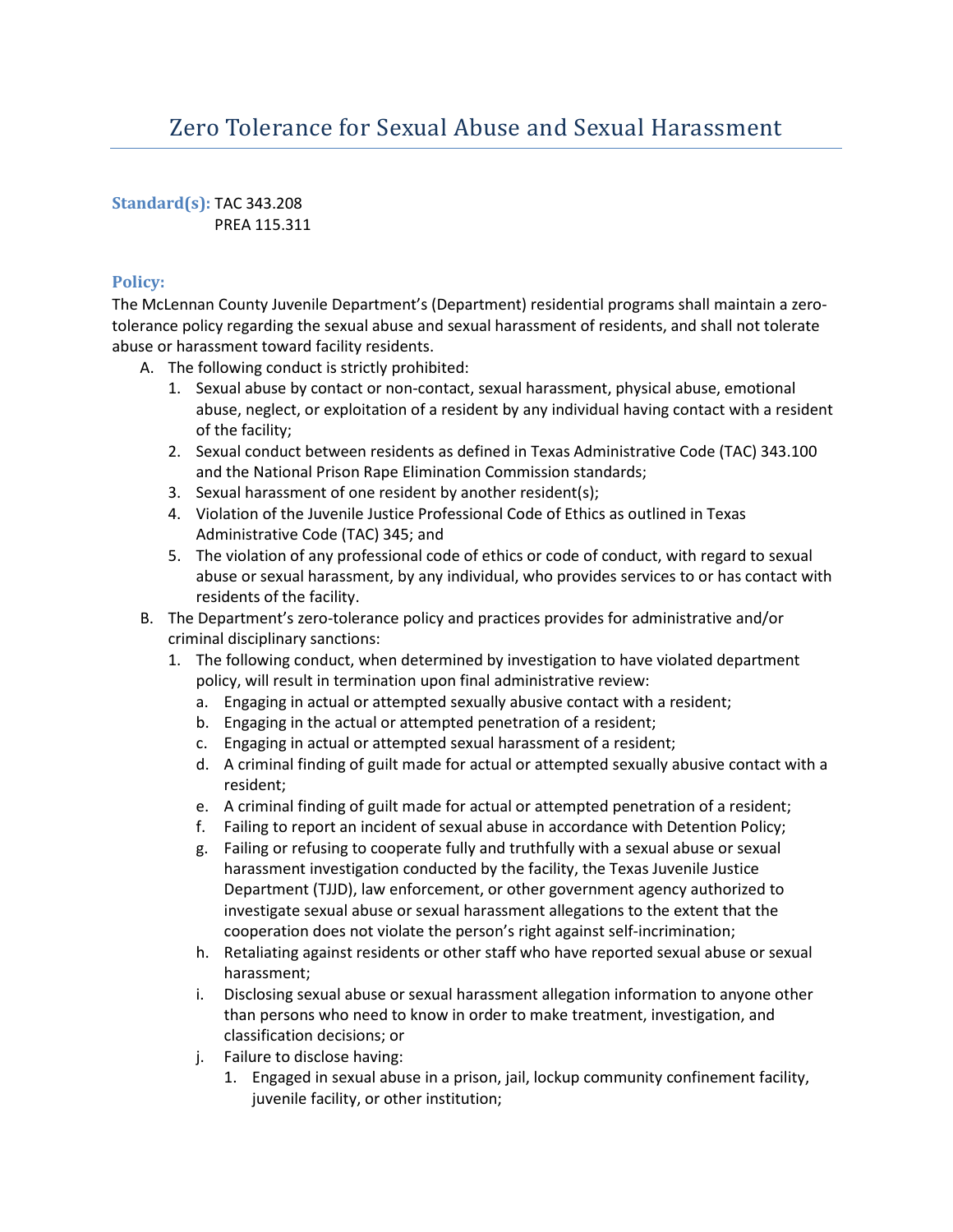- 2. Been civilly or administratively adjudicated for having engaged in activity in B (1) (j) (1-2) above;
- 2. Any incident or conduct that may constitute a criminal offense shall be referred to law enforcement for investigation and prosecution, regardless of whether an alleged perpetrator is a staff member who is terminated or has resigned from employment, is a service provider, volunteer, or intern who no longer provides services or is another resident.
- C. The Department shall employ or designate an upper-level, agency wide PREA Coordinator with sufficient time and authority to coordinate the Department's efforts to comply with the PREA standards.
- D. Where the Department operates more than one facility, each facility shall designate a PREA Compliance Manager with sufficient time and authority to coordinate the facility's effort to comply with the PREA standards.

### **Authority:**

- A. Prison Rape Elimination Act (Public Law 108-79, 108<sup>th</sup> Congress)
- B. National Prison Rape Elimination Commission Standards for Prevention, Detention, Response, and Monitoring Sexual Abuse in Juvenile Facilities (08/2012)
- C. Texas Juvenile Justice Department Standards

### **Purpose:**

A. To provide for the prevention and detection of and response to all forms of actual or alleged incidents of sexual abuse or sexual harassment of residents.

## **Applicability:**

A. All personnel as applicable including other professionals and their respective professional codes of ethics or conduct.

#### **Procedure:**

- A. The imposing of disciplinary sanctions does not remove the requirement to report an incident of conduct that constitutes, or may constitute, a criminal offense to law enforcement for investigation and prosecution.
- B. Disciplinary Sanctions for Staff:
	- 1. Termination shall be presumed disciplinary action for staff found to have engaged in sexual abuse or sexual harassment or for retaliating against a resident or staff member for having reported sexual abuse of sexual harassment or for cooperating with such investigations.
	- 2. For termination of employment for a violation of the Department's policies relating to sexual abuse and sexual harassment, or resignations by staff who would have been terminated if not for their resignation, the Facility Administrator or designee shall notify:
		- a. Law enforcement unless the activity was clearly not criminal; and
		- b. TJJD.
- C. Sanctions for Contract Providers:
	- 1. When a contract service provider is found to have engaged in sexual abuse or sexual harassment or for retaliating against a resident or staff member for having reported sexual